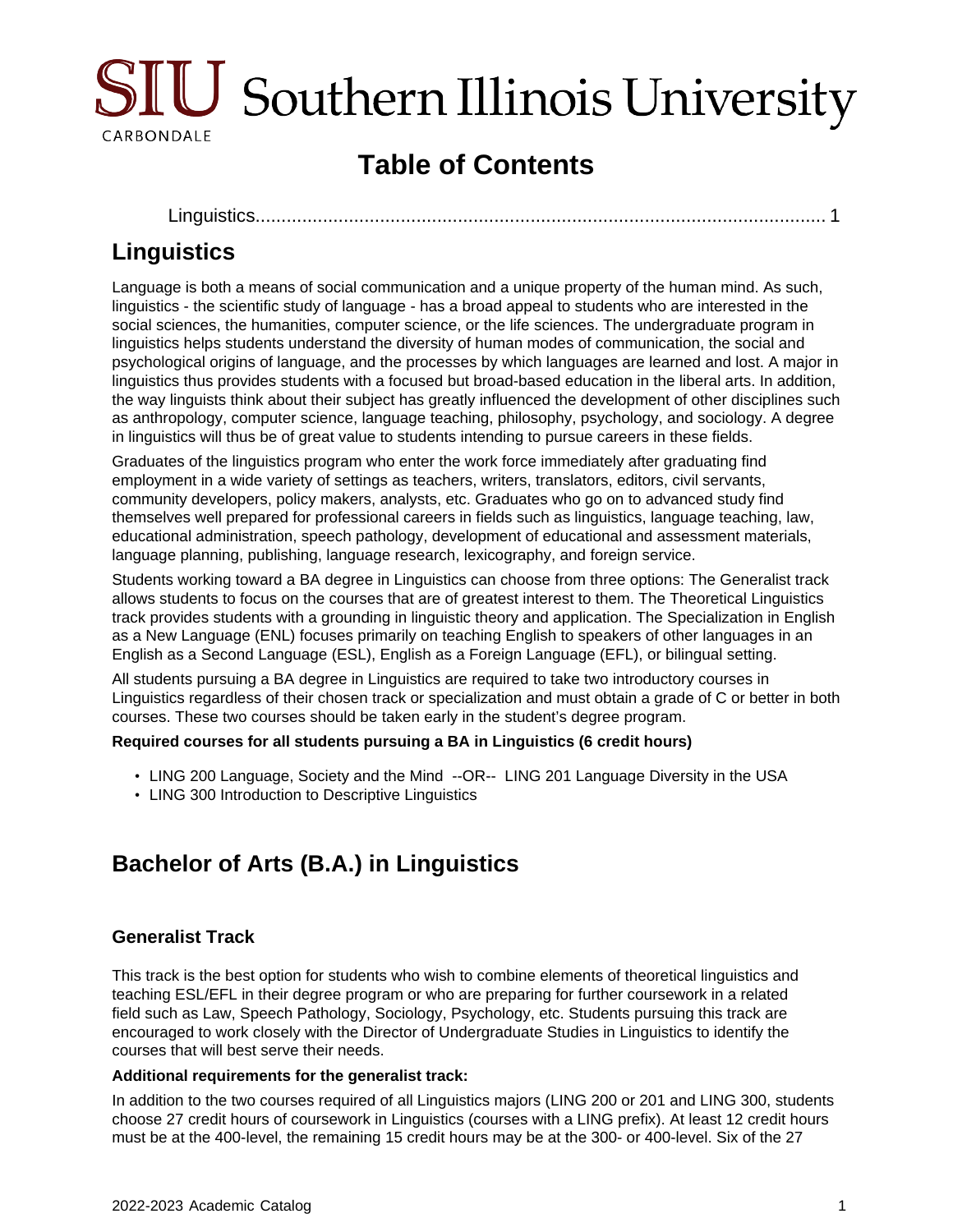credit hours may be taken outside of the Linguistics Program with the prior approval of the Director of Undergraduate Studies in Linguistics.

## **B.A. Linguistics - Generalist Track Degree Requirements**

| <b>Degree Requirements</b>                                                                                                                                                                                                                                        | <b>Credit Hours</b> |
|-------------------------------------------------------------------------------------------------------------------------------------------------------------------------------------------------------------------------------------------------------------------|---------------------|
| University Core Curriculum Requirements                                                                                                                                                                                                                           | 39                  |
| College of Liberal Arts Academic Requirements (includes one year of a language)                                                                                                                                                                                   | 18                  |
| Requirements for Major in Linguistics                                                                                                                                                                                                                             | 33                  |
| Core courses: LING 200 or LING 201, LING 300 each with<br>a grade of C or better                                                                                                                                                                                  | 6                   |
| Electives: 27 credit hours, 12 of which must be at the 400<br>level. The remainder may be at the 300 or 400 level. Six<br>of the 27 credit hours may be taken outside of Linguistics<br>with approval of the Director of Undergraduate Studies in<br>Linguistics. | 27                  |
| University Electives                                                                                                                                                                                                                                              | 30                  |
| Total                                                                                                                                                                                                                                                             | 120                 |

## **Theoretical Track**

This track is the best option for those students who wish to move on to graduate work in Linguistics. The focus in this track is on providing a solid theoretical foundation in several subfields within Linguistics that will serve as the base for more advanced work at the graduate level.

Because the study of theoretical linguistics involves analysis of languages other than one's native language, the theoretical linguistics track requires either one year of an uncommon or non-Western language or two years of any other foreign language. One year of an uncommon or non-Western language also satisfies the foreign language requirement of the College of Liberal Arts. Students who choose to study a common, Western language satisfy the College of Liberal Arts requirement by taking the first year of that language and satisfy the Theoretical Linguistics language requirement by taking a second year of that language.

In addition to the two courses required of all BA Linguistics majors (LING 200 or 201 and LING 300), students pursuing the Theoretical Linguistics track must also take the following courses:

#### **Core Subfields (6 credit hours with a grade of C or better):**

- LING 405 Introduction to Phonological Theories
- LING 408 Introduction to Syntactic Theory

#### **Theoretical Breadth (12 credit hours):**

The Theoretical Linguistics track expects students to concentrate their coursework in areas that cover the most common sub-specializations pursued at the graduate level. To that end, students in this track choose four courses from the list of theoretically-oriented courses below with at least two of those courses coming from the sub-specializations list.

Sub-specializations (6 credit hours):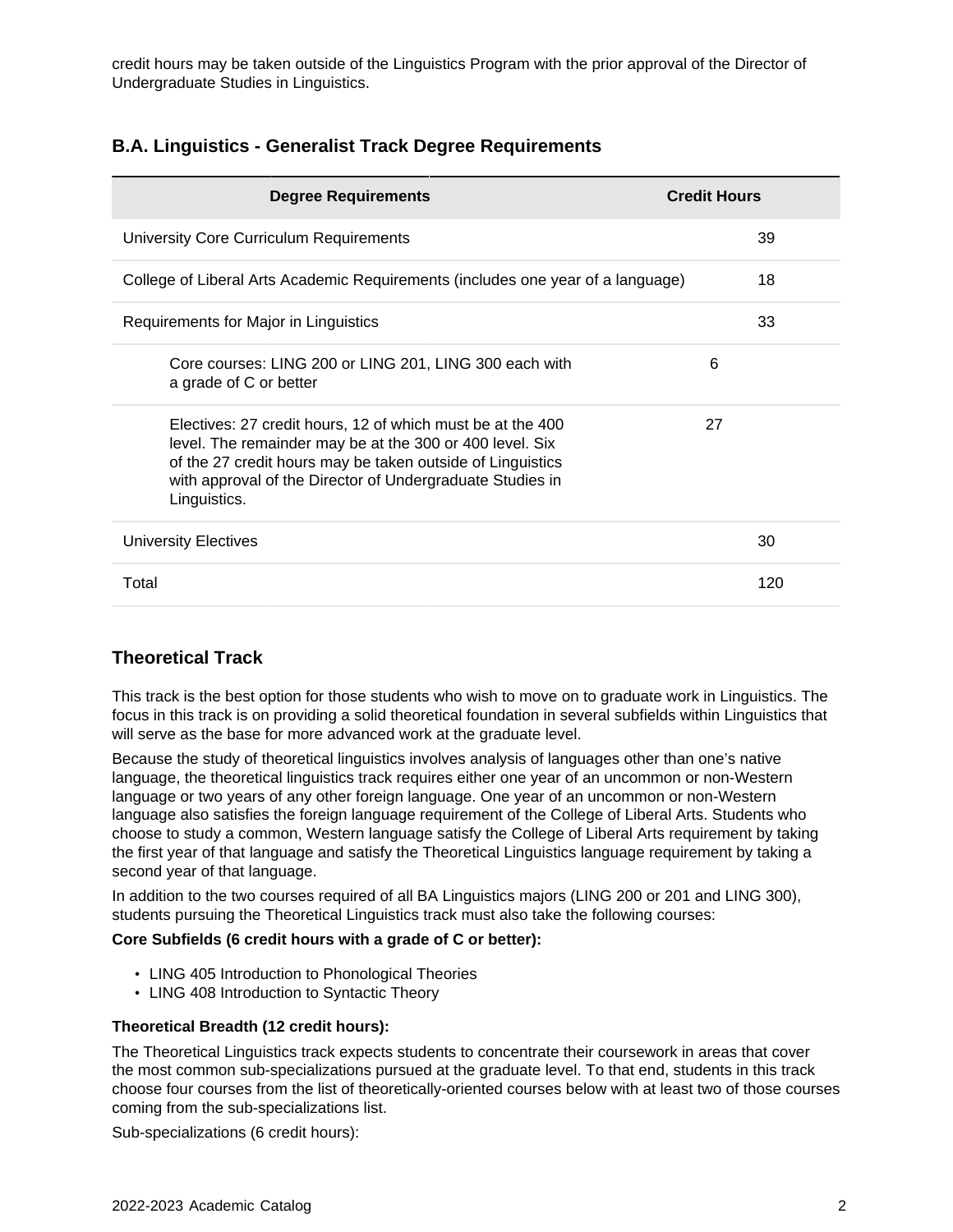- LING 400 Introduction to Formal Semantics
- LING 402 Phonetics
- LING 406 Introduction to Historical Linguistics
- LING 415 Sociolinguistics
- LING 420 Introduction to Morphology

The remaining courses in the Theoretical Breadth category can come either from additional subspecialization courses (above) or from other theoretically-oriented courses (below).

Additional Theoretical Breadth courses (6 credit hours):

- LING 302 Invented Languages
- LING 320i Language, Gender, Power
- LING 328 Language and Law
- LING 404 American Dialects
- LING 410 Philosophy of Language
- LING 412 The Linguistic Structure of Japanese
- LING 416 Spanish in the USA
- LING 417 Language Contact
- LING 426 Gender, Culture & Language
- LING 430 Grammatical Structures
- LING 440 Topics in Linguistics (where appropriate)
- LING 445 Psycholinguistics
- LING 450 Language Families
- LING 452 Introduction to Linguistic Field Methods

#### **Electives (9 credit hours):**

The remaining 9 credit hours (3 courses) are chosen from any of the 300- or 400-level courses offered with a LING prefix. Up to six credit hours may be drawn from other programs with the prior approval of the Director of Undergraduate Studies in Linguistics.

Students who are interested in entering the **Accelerated MA Program in Linguistics** are encouraged to work with the Undergraduate and Graduate Advisors in Linguistics in planning their program of study. The Theoretical Linguistics track automatically provides the required coursework for entry into this Program, which reduces the required MA Linguistics coursework to 27 credit hours. Students working toward their BA degree on the Generalist track can also choose appropriate coursework for entry into this Program under the guidance of the Director of Undergraduate Studies in Linguistics.

## **B.A. Linguistics - Theoretical Track Degree Requirements**

| <b>Degree Requirements</b>                                                                                                                                   | <b>Credit Hours</b> |       |
|--------------------------------------------------------------------------------------------------------------------------------------------------------------|---------------------|-------|
| <b>University Core Curriculum</b>                                                                                                                            |                     | 39    |
| College of Liberal Arts Academic Requirements (includes one year of a language)                                                                              |                     | 18    |
| Requirements for Major in Linguistics                                                                                                                        |                     | 33-39 |
| Core Courses: LING 200 or LING 201, LING 300, LING<br>405, and LING 408 each with a grade of C or better.                                                    | 12                  |       |
| Theoretical Breadth: At least two of LING 400, LING 402,<br>LING 406, LING 415 and LING 420 plus two additional<br>Theoretical Breadth courses listed above. | 12                  |       |
| Electives: 9 credit hours, chosen from any of the 300- or<br>400-level courses offered with a LING prefix. Six of the                                        | 9                   |       |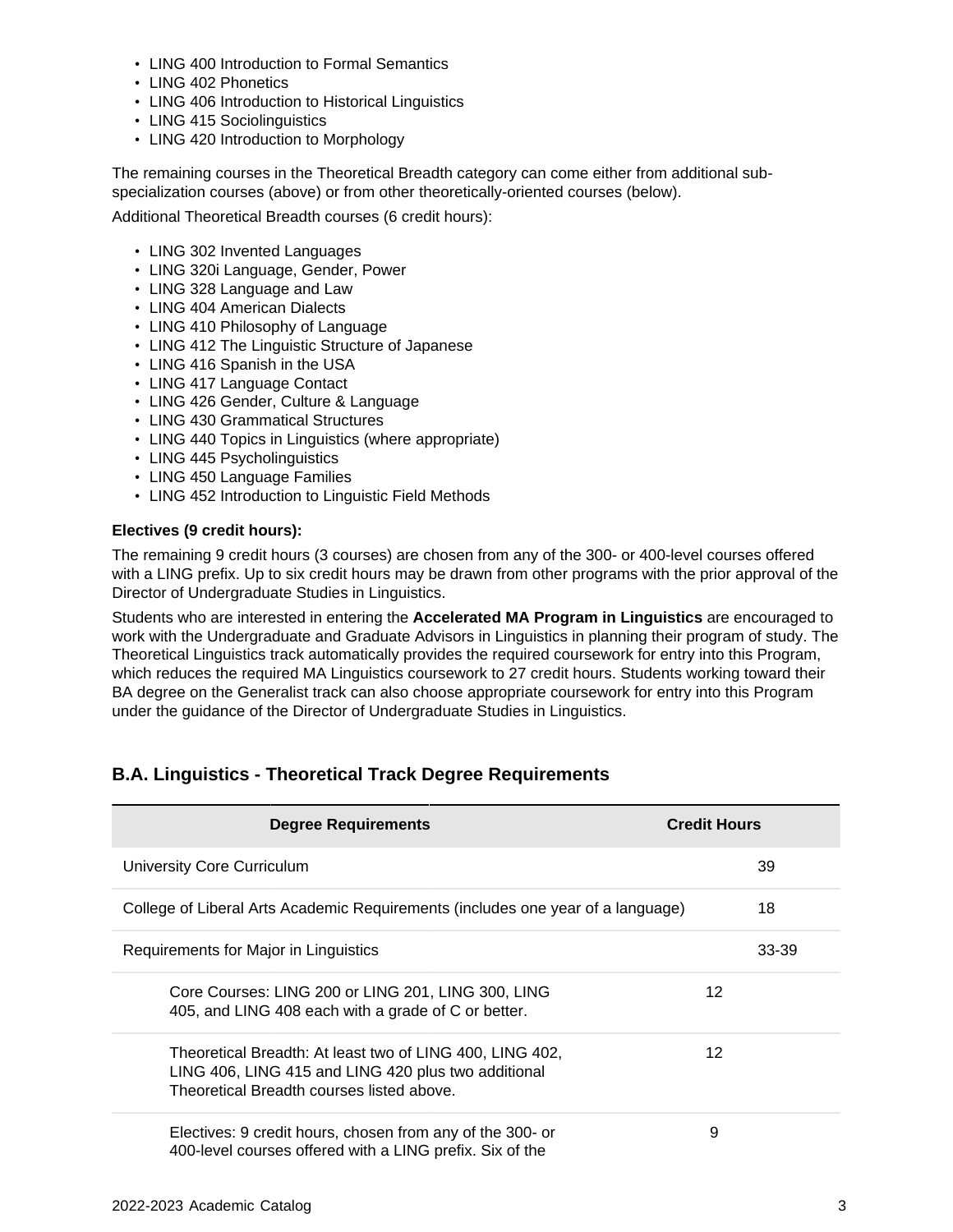| <b>Degree Requirements</b>                                                                                                          | <b>Credit Hours</b> |
|-------------------------------------------------------------------------------------------------------------------------------------|---------------------|
| 9 credit hours may be taken outside of Linguistics with<br>the approval of the Director of Undergraduate Studies in<br>Linguistics. |                     |
| Foreign Language Requirement (if chosen language is a<br>common, Western language)                                                  | $(0-6)$             |
| University Electives                                                                                                                | 24-30               |
| Total                                                                                                                               | 120                 |

## **English as a New Language (ENL) Specialization**

The Specialization in ENL is the best option for students who wish to work in the field of ESL education after graduation or continue with graduate-level work in ESL or TESOL. This Specialization provides coursework in the structure of the English language and pedagogical methods appropriate for teaching English to speakers of other languages, both adults and children, in ESL, EFL, and bilingual settings.

In addition to the two courses required of all BA Linguistics majors (LING 200 or 201 and LING 300), students pursuing the Specialization in ENL must also take the following courses:

#### **Core Courses (6 credit hours with a grade of C or better):**

- LING 407 Theory, Methods, and Materials of TESOL
- LING 472 Assessment of ESL and Bilingual Students

#### **Teaching Specialization (12 credit hours):**

The ENL Specialization requires that students focus most of their coursework in areas that directly relate to the teaching of English. Students in this Specialization choose four courses from the categories listed below with at least one course focused on Language Skills.

Language Skills (3 credit hours):

- LING 431 Teaching Writing and Grammar in a Second Language
- LING 485 Teaching Listening and Speaking in a Second Language
- LING 487 Teaching Reading and Vocabulary in a Second Language

The remaining courses in the Teaching Specialization category can come either from additional Language Skills (above) or from other TESOL Focus courses (below).

TESOL Focus (9 credit hours):

- LING 341 Introduction to Intercultural Communication
- LING 415 Sociolinguistics
- LING 440 Topics in Linguistics (where appropriate)
- LING 442 Language Planning
- LING 443 Bilingualism
- LING 444 Second Language Acquisition
- LING 454 Observation and Practice in TESOL
- LING 470 Theoretical Foundations of Teaching ESL and Bilingual Students
- LING 471 Bilingual Education Methods and Materials
- LING 473 Introduction to Computer-Assisted Language Learning
- LING 482 Course Design for TESOL
- LING 490A TESOL K-12 Internship
- LING 490B TESOL International Internship

#### **Electives (9 credit hours):**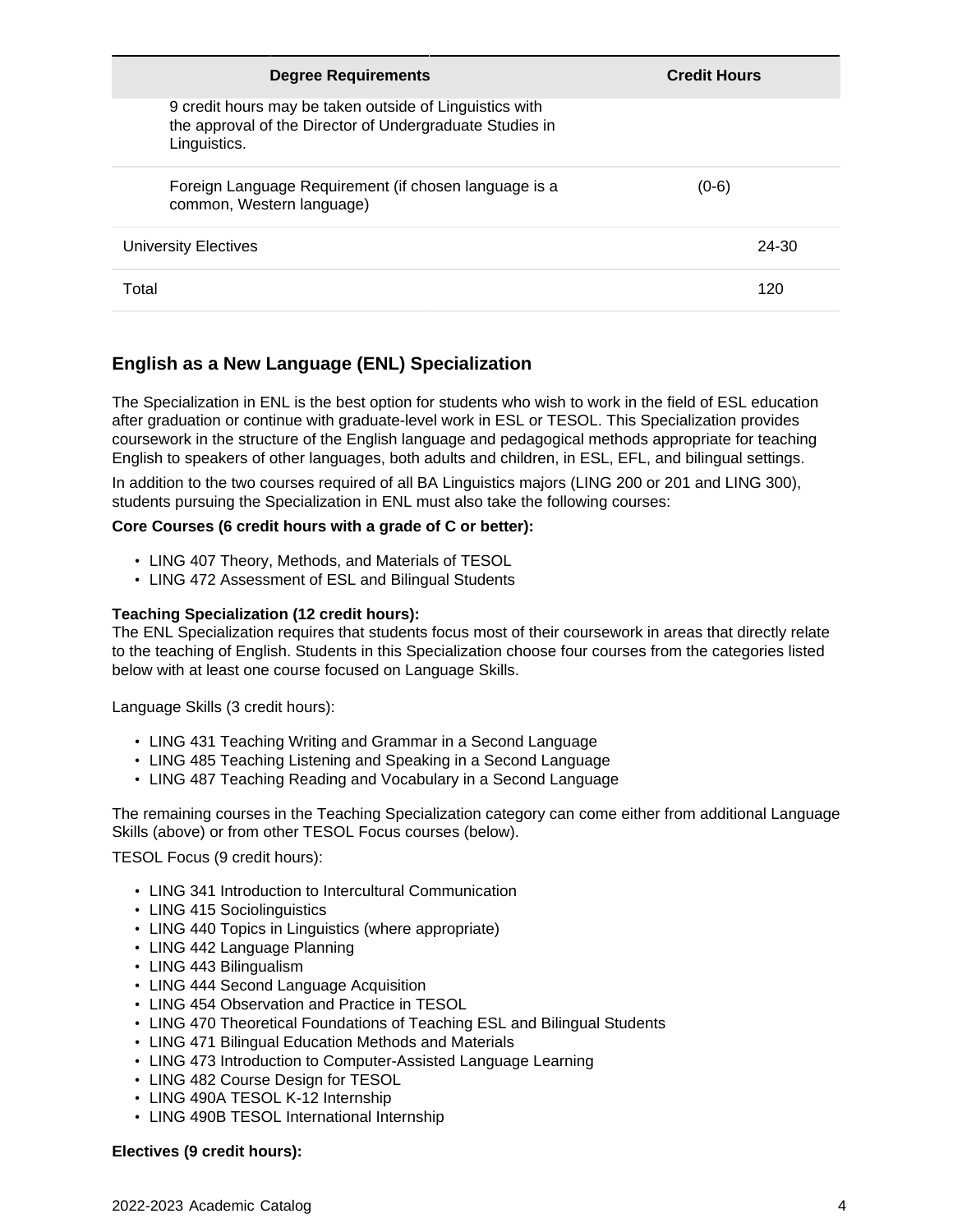The remaining 9 credit hours (3 courses) are chosen from any of the 300- or 400-level courses offered with a LING prefix. Up to six credit hours may be drawn from other programs with the prior approval of the Director of Undergraduate Studies in Linguistics.

Students who are interested in obtaining an **ESL Endorsement to a Professional Educator License** should speak with the Linguistics K-12 Advisor for a specific list of courses that will satisfy this endorsement. The ESL Endorsement coursework can be completed while working toward the ENL Specialization or on the Generalist track with the guidance of the Linguistics K-12 Advisor.

## **B.A. Linguistics - English as a New Language (ENL) Specialization Degree Requirements**

| <b>Degree Requirements</b>                                                                                                                                                                                                                                   | <b>Credit Hours</b> |
|--------------------------------------------------------------------------------------------------------------------------------------------------------------------------------------------------------------------------------------------------------------|---------------------|
| University Core Curriculum Requirements                                                                                                                                                                                                                      | 39                  |
| College of Liberal Arts Academic Requirements (includes one year of a language)                                                                                                                                                                              | 18                  |
| Requirements for Major in Linguistics, ESL/Bilingual Education/ENL                                                                                                                                                                                           | 33                  |
| Core Courses: LING 200 or LING 201, LING 300, LING<br>407, and LING 472, each with a grade of C or better.                                                                                                                                                   | 12                  |
| Teaching Specialization: At least one of LING 431,<br>LING 485, and LING 487 plus three additional Teaching<br>Specialization courses listed above.                                                                                                          | 12                  |
| Electives: 9 credit hours, chosen from any of the 300- or<br>400-level courses offered with a LING prefix. Six of the<br>9 credit hours may be taken outside of Linguistics with<br>the approval of the Director of Undergraduate Studies in<br>Linguistics. | 9                   |
| <b>University Electives</b>                                                                                                                                                                                                                                  | 30                  |
| Total                                                                                                                                                                                                                                                        | 120                 |

## **Linguistics Minor**

The Minor in Linguistics requires 18 credit hours of study and draws upon core courses in Linguistics. It introduces students to the scientific study of language and to aspects of linguistic structure and language use. A Minor in Linguistics may be of interest to students majoring in a variety of fields including but not limited to Anthropology, Communication Disorders and Sciences, Communication Studies, Computer Science, Education, English, Languages and Literatures, Mathematics, Philosophy, Psychology, and Sociology.

Course requirements for the Minor in Linguistics are LING 200 or LING 201 and LING 300, plus at least four additional LING courses (12 credit hours) including at least two LING courses (6 credit hours) at the 400-level. The remaining two courses (6 credit hours) may be at the 300- or 400-level.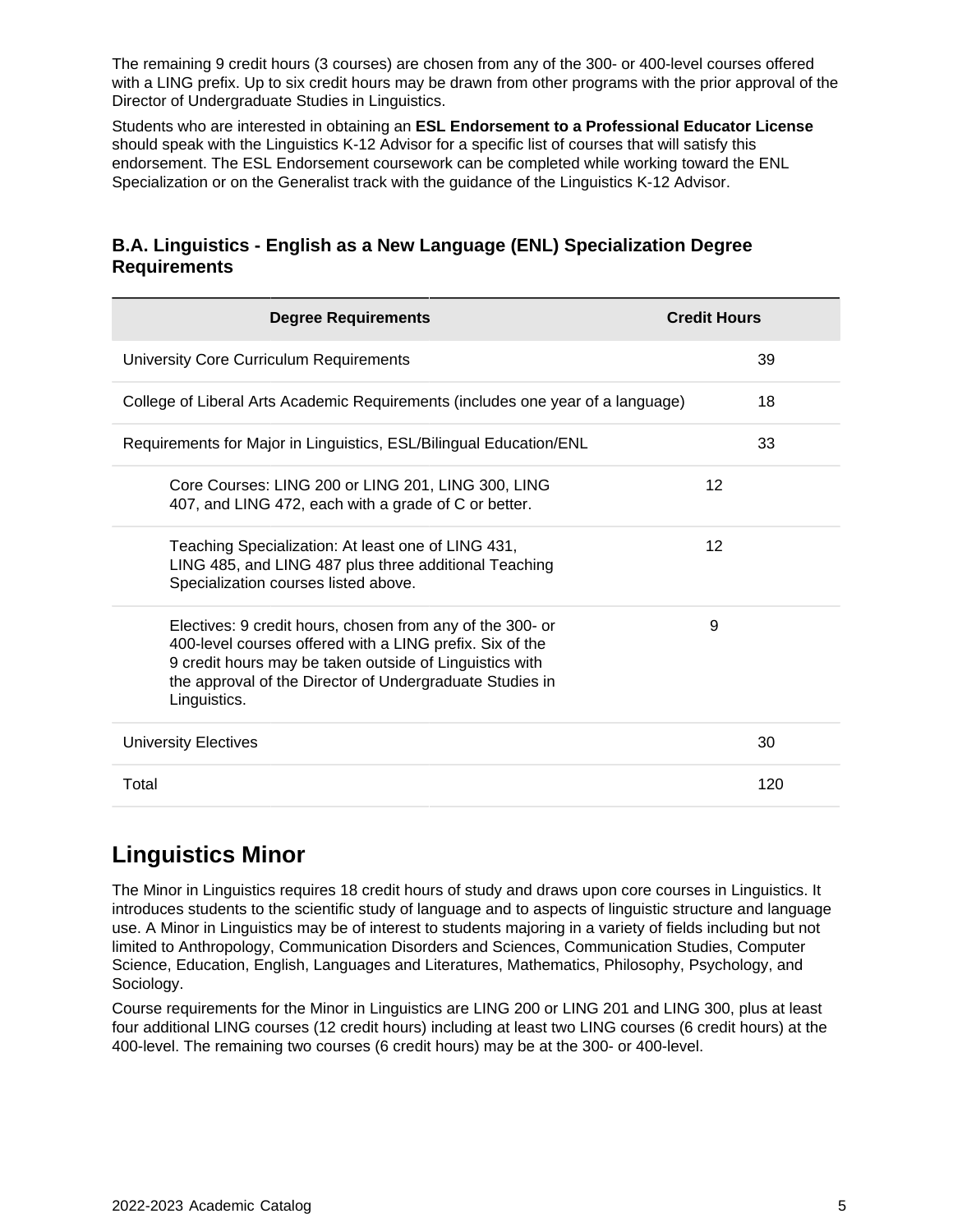## **Linguistics Courses**

**LING100 - Speaking and Listening in English as a Second Language** Oral conversational and academic English. An elective for students who do not speak English as their first language. Classes are offered at beginning, intermediate, and advanced levels. May be repeated at three different levels for a maximum of 9 credit hours. Mandatory Pass/Fail. Credit Hours: 3

**LING101 - English Composition I for ESL Students** (University Core Curriculum) [IAI Course: C1 900] The first course in the university's two-course required composition sequence designed for ESL students. This course helps ESL writers become more comfortable with and proficient in academic writing in English. To this end, Linguistics 101 teaches students processes and strategies for planning, drafting, revising, and editing their English writing for academic audiences. Course assignments focus on writing from primary and secondary sources. ESL equivalent to University Core Curriculum English 101. Credit Hours: 3

**LING102 - English Composition II for ESL Students** (University Core Curriculum) [IAI Course: C1 901R] The second course in the university's two-course required composition sequence designed for ESL students. This course helps ESL writers become more comfortable with and proficient in research writing for academic audiences. Linguistics 102 focuses on writing from secondary sources, teaching students processes and strategies for planning, drafting, revising, and editing papers that incorporate published material. All aspects of the research process are addressed, from locating and evaluating relevant sources to incorporating and documenting these sources in papers written for various purposes. Students must earn a grade of C or better in LING 101 or ENGL 101 before beginning LING 102. For credit in the University Core Curriculum, students must earn a "C" or better in 102. Equivalent to University Core Curriculum ENGL 102. Prerequisite: LING 101 or ENGL 101. Credit Hours: 3

**LING200 - Language, Society, and the Mind** (University Core Curriculum) What distinguishes humans from other animals? This course addresses how language is a uniquely human phenomenon by exploring issues in language and society and psychological aspects of language use. Topics include language in conversation, differences between speakers of different ages/genders/regions/social groups, first and second language acquisition, bilingualism, language meaning and change, and the relationship between language and culture. Credit Hours: 3

**LING201 - Language Diversity in the USA** (University Core Curriculum) An examination of different varieties of English and the growing presence of other languages in the United States. Local, regional, and national perspectives are used to review current patterns of language diversity and to explore the impact of language issues on policies and practices in education, the legal system, and the work place. Credit Hours: 3

**LING290 - Advanced English Composition for ESL Students** This course helps ESL writers refine their writing in English, with a focus on broadening their understanding of the rhetorical expectations of the types of writing done in their professional disciplines, both in academia and in industry. Assignments focus on the exploration of research methods and writing tasks involved in various fields and in the job application process. Students must earn a grade of C or better in LING 102 or ENGL 102 before beginning LING 290. Prerequisite: LING 101 or ENGL 101 and LING 102 or ENGL 102. Credit Hours: 3

**LING298 - Multicultural Applied Experience** (Multicultural Applied Experience Course) An applied experience, service-oriented credit in American diversity involving a group different from the student's own. Difference can be manifested by age, gender, ethnicity, nationality, political affiliation, race, or class. Students can sign up for the one-credit experience in the same semester they fulfill the multicultural requirement for the University Core Curriculum or coordinate the credit with a particular core course on American diversity, although neither is required. Students should consult the department for course specifications regarding grading, work requirements, and supervision. Graded Pass/Fail. Credit Hours: 1

**LING300 - Introduction to Descriptive Linguistics** An introductory survey of descriptive and theoretical linguistics: assumptions, methods, goals, terminology, and data manipulation. Credit Hours: 3

**LING301 - Language in Culture and Society** (Same as ANTH 301) The problem of the uniqueness of human language and how it fits into culture and society. The origin and development of language.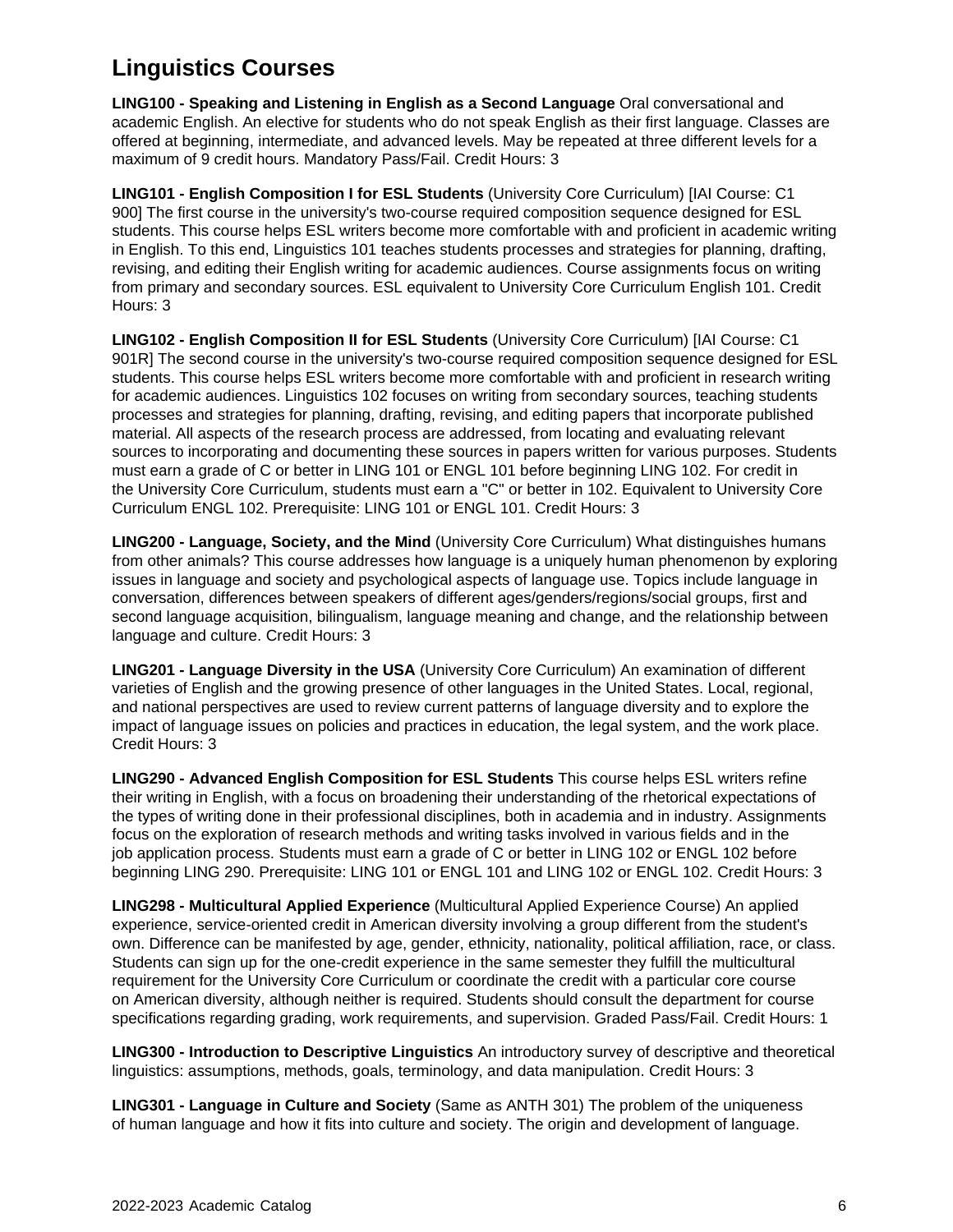Topics covered include animal and human communication, language and world view, and the meaning of meaning. Credit Hours: 3

**LING302 - From Esperanto to Dothraki: The Linguistic Reality of Invented Languages** Introduction to the study of and creation of constructed languages (ConLangs) with a special focus on the typology of natural languages. Credit Hours: 3

**LING320I - Language, Gender, and Power** (University Core Curriculum) (Same as WGSS 320I) This course looks at language practices and men and women from different cultures in terms of how speech reflects and shapes their social identities. Perspectives from the fields of linguistics, anthropology, psychology, sociology, and communication studies will be used. Credit Hours: 3

**LING328 - Language and Law** This course introduces students to the fundamental role that language plays in creating and shaping laws and the legal system. The course incorporates introductory information from the linguistic fields of semantics, syntax, and pragmatics to develop an understanding of written and spoken laws from the perspective of language use. Credit Hours: 3

**LING341 - Introduction to Intercultural Communication** Introduces foundational knowledge and understanding of theory, practice, and research in intercultural communication, including the effects of cultural identities and cross-cultural experiences on language, perception, and worldview. Implications for language learning and teaching are also explored. Credit Hours: 3

**LING400 - Introduction to Formal Semantics** (Same as PHIL 402) Introduction to the formal mechanisms used to encode meaning in natural language. Potential topics include: predication, definiteness, quantification, and semantic modeling. Credit Hours: 3

**LING402 - Phonetics** This is a course in basic phonetics, including articulatory and acoustic phonetics. Students will learn to make the sounds used in languages of the world, provide articulatory descriptions of those sounds, recognize distinctions among sounds upon hearing them, and use spectrographic software to analyze the acoustic stream. Credit Hours: 3

**LING403 - English Phonology** Study of English phonology, including phonetics, phonemics, and prosodics. Prerequisite: LING 300 or graduate status or consent of instructor. Credit Hours: 3

**LING404 - American Dialects** Regional variation and social stratification of American English. Phonological and syntactic differences among the major dialects of American English. Prerequisite: LING 300 or graduate status or consent of instructor. Credit Hours: 3

**LING405 - Introduction to Phonological Theories** Introduction to the major concepts and issues in phonological theory from a cross-linguistic perspective. Prerequisite: LING 300 or consent of instructor. Credit Hours: 3

**LING406 - Introduction to Historical Linguistics** (Same as ANTH 406) An introductory survey of historical and comparative linguistics, including terminology, assumptions, and methods of investigation. Satisfies the CoLA Writing-Across-the-Curriculum requirement. Not open to graduate students in Linguistics. Prerequisites: LING 300, LING 405 (may be taken concurrently), or consent of department. Credit Hours: 3

**LING407 - Theory, Methods, and Materials of TESOL** Course works to make connection between SLA theory and TESOL methods. Promotes eclecticism through exploration of historical (e.g. grammar translation) and current approaches to TESOL (communicative). Encourages critical analysis of teaching materials and reflective practice. Lecture, readings, discussion, teaching demonstrations, and materials review. Credit Hours: 3

**LING408 - Introduction to Syntactic Theory** Introduction to the major concepts and issues in generative syntax from a cross-linguistic perspective. Prerequisite: LING 300 or consent of instructor. Credit Hours: 3

**LING410 - Philosophy of Language** (Same as PHIL 410) A survey and introduction to theories on the nature of "truth" and "meaning" and their relationship to natural language. Potential topics include: reference, definite descriptions, naming, externalism, modality and possible worlds. Credit Hours: 3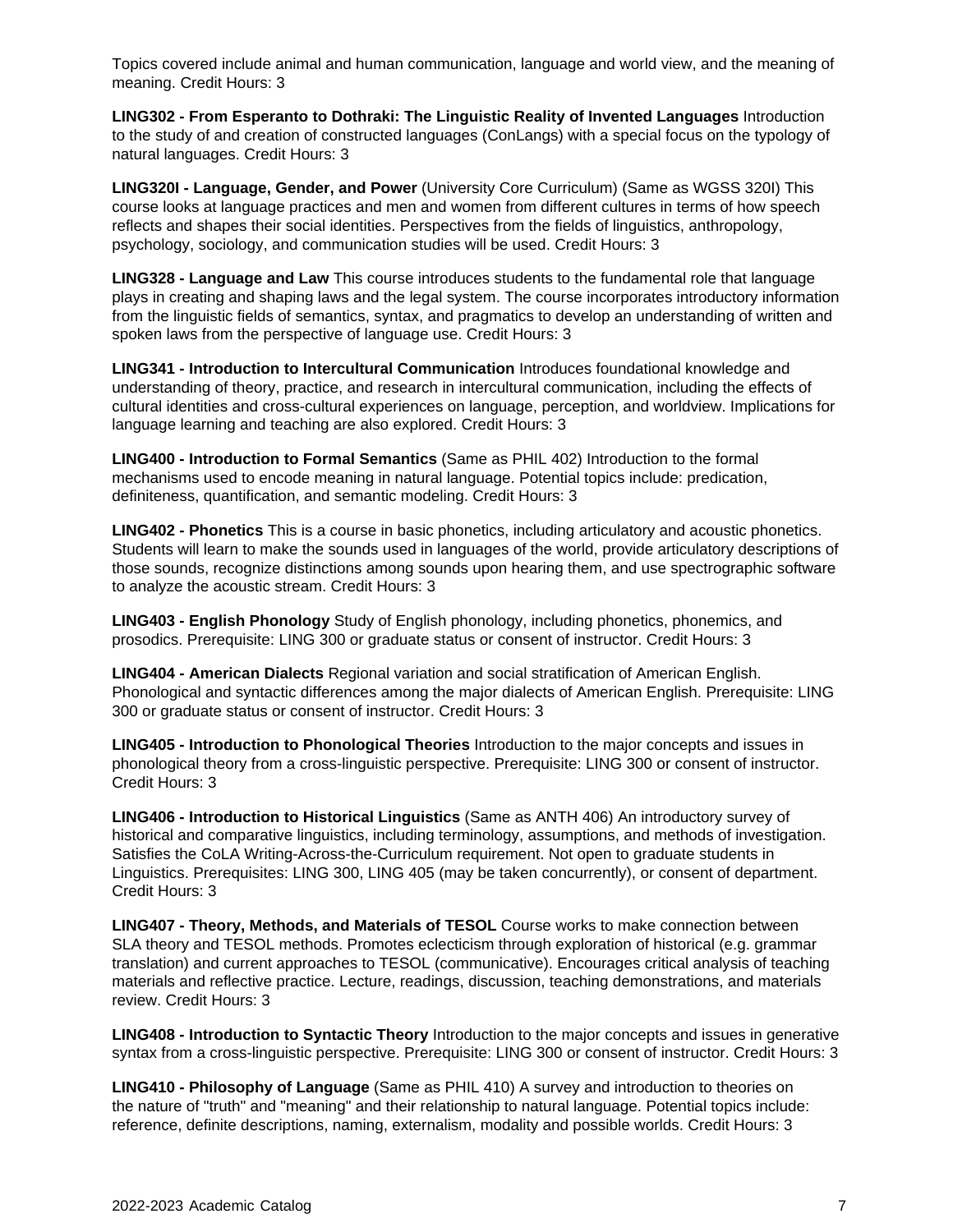**LING412 - The Linguistic Structure of Japanese** (Same as JPN 410) Introduction to the linguistic structure of Japanese (phonetics, phonology, morphology, syntax, semantics, pragmatics, etc.) with particular emphasis on morphology and syntax. This course satisfies the CoLA Writing-Across-the-Curriculum requirement. Credit Hours: 3

**LING415 - Sociolinguistics** (Same as ANTH 415) This course studies the relationship between language and society. The focus in an individual semester may include but is not limited to regional dialectology, language variation, linguistic geography, multilingualism, languages in contact, and/or language planning. Credit Hours: 3

**LING416 - Spanish in the U.S.A.** (Same as ANTH 416) This course offers a survey of the historical, social, political, linguistic, and educational issues surrounding the Spanish language in the United States. Topics to be addressed include Spanish language use and bilingualism, language maintenance and shift, education of Latino populations, Hispanic diversity, and Latino literature. Credit Hours: 3

**LING417 - Language Contact** (Same as ANTH 417) Introduction to the study of the social conditions under which language contact occurs and the cultural and linguistic consequences of such contact using data from a variety of languages and cultures. Potential topics include: language maintenance and shift, ideologies and attitudes regarding bilingualism, and language development and change. Credit Hours: 3

**LING420 - Introduction to Morphology** Introduction to the theories and methods in the study of the structure of words. Emphasis is on current work in morphology, its impact on other subareas of linguistics, and application of theory to data, and implications for current work. Prerequisite: LING 300 or consent of instructor. Credit Hours: 3

**LING426 - Gender, Culture, and Language** (Same as WGSS 426 and ANTH 426) This course is designed for students who have had some exposure to gender studies. It will focus on readings in language and gender in the fields of anthropological- and socio-linguistics. Issues to be addressed are the differences between language use by men/boys and women/girls, how these differences are embedded in other cultural practices, and the various methodologies and theories that have been used to study gendered language use. Credit Hours: 3

**LING430 - Grammatical Structures** Detailed analysis of the structure of particular languages or linguistic structures. May be repeated to a total of six credit hours with consent of department. Credit Hours: 3

**LING431 - Teaching Writing and Grammar in a Second Language** An introduction to current theories of ESL/EFL composition and pedagogical grammar, as well as principles and techniques for teaching composition and grammar in a second language. Course will combine understanding of theory with evaluation of published materials and original development of high quality teaching materials. Prerequisite: LING 407 or consent of instructor. Credit Hours: 3

**LING440 - Topics in Linguistics** Selected topics in theoretical and applied linguistics. May be repeated to a total of nine hours credit under different topics. Not for graduate credit. Credit Hours: 3

**LING442 - Language Planning** Survey of the field of language planning: definitions and typologies, language problems, language treatment, attitudes and beliefs about language, relations between language planning processes and other kinds of social and economic planning, linguistic innovations and other processes of language change, implementation of language policies. Prerequisite: LING 300 or graduate status or consent of instructor. Credit Hours: 3

**LING443 - Bilingualism** (Same as PSYC 443) Examines the linguistic, psycholinguistic, sociolinguistic, and educational aspects of bilingualism, particularly as pertaining to the care and education of bilingual children. Useful for teachers, speech therapists, doctors, psychologists, counselors, and others working with bilinguals. Practical applications and data-based research. Prerequisite: LING 300 or consent of instructor. Credit Hours: 3

**LING444 - Second Language Acquisition** (Same as PSYC 444) Introduction to key concepts and major theoretical and methodological issues in SLA research. Examines major developments in SLA in the areas of phonology, morphology, lexis, syntax, semantics, pragmatics, and discourse and provides students with hands-on experience in describing and accounting for L2 data. An opportunity to design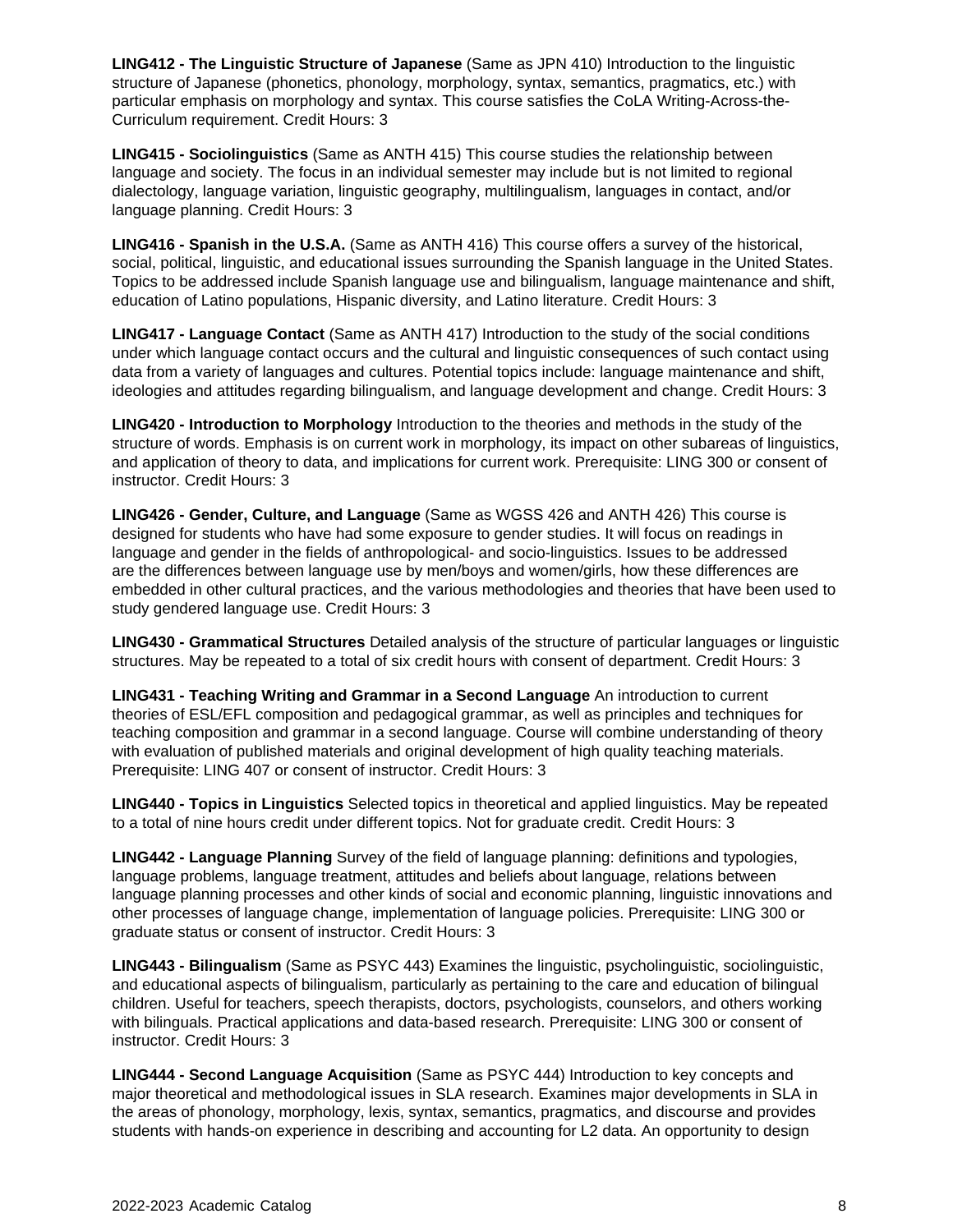and implement a data-based study in an area of interest to students. Prerequisite: LING 300 or consent of instructor. Credit Hours: 3

**LING445 - Psycholinguistics** (Same as PSYC 445) A broad spectrum introduction to psycholinguistics. Topics to be covered include general methodology for the study of psycholinguistics, the nature of language, theories of human communication, language comprehension and production, first and second language acquisition, meaning and thought, natural animal communication systems, and language and the brain. Prerequisite: LING 300 or graduate status or consent of instructor. Credit Hours: 3

**LING450 - Language Families** A synchronic or diachronic survey of particular language, language family, sub-family, or macro-family. May be repeated for a total of six credit hours with consent of department. Credit Hours: 3

**LING452 - Introduction to Linguistic Field Methods** Introduction to the methods of eliciting and evaluating data to construct a detailed linguistic description of a language or dialect by working with a native speaker or speakers of the language/dialect. Additional discussion on preservation and wider linguist-community responsibility. Prerequisite: LING 300 or consent of instructor. Credit Hours: 3

**LING454 - Observation and Practice in TESOL** Focused observation of a wide variety of classes in English as a second language and in foreign languages. Some supervised teaching or tutoring. Analysis of textbooks for TESOL. Not for graduate credit. Prerequisite: LING 407 or consent of department. Credit Hours: 3

**LING470 - Theoretical Foundations of Teaching ESL and Bilingual Students** Provides a broad overview of the field of bilingual education, including related terminology; historical, political, social, theoretical, international, economic, cultural, and legal aspects of bilingual education; and educational program models for serving English language students. Satisfies the CoLA Writing-Across-the-Curriculum Requirement. Credit Hours: 3

**LING471 - Bilingual Education Methods and Materials** Methods and materials for: bilingual content, biliteracy, sheltered and multicultural instruction, and for ELLs with disabilities; techniques for advocacy for ELLs, writing funding proposals, and conducting program reviews and workshops. Includes materials reviews, lesson planning, and micro-teaching. Credit Hours: 3

**LING472 - Assessment of ESL and Bilingual Students** This course covers theoretical and practical issues in the assessment, testing, measurement, and evaluation of second and foreign language learners. It covers the history and development of language testing practices; the relationship between assessment, instruction, and course design; principles of good assessment; the sociocultural context surrounding assessment; and traditional and alternative assessment that can be used for all language skills in diverse K-12 and adult learners. Students get hands-on practice critically evaluating assessments, creating their own assessments, and analyzing and interpreting assessment results. Credit Hours: 3

**LING473 - Introduction to Computer Assisted Language Learning** This course offers an introduction to a variety of technologies that can be used to support and enhance second language learning. In addition to building students' practical skills and comfort with a range of technologies, the course encourages critical thinking about if/when to use technologies in the classroom and how to best integrate them. Credit Hours: 3

**LING482 - Course Design for TESOL** Overview of issues and procedures in the design and implementation of courses for TESOL. Works through major steps of course design including needs and context analysis, setting of objectives, syllabus design, content specification, and evaluation. Prerequisite: LING 300 and LING 407, or consent of instructor. Credit Hours: 3

**LING485 - Teaching Listening and Speaking in a Second Language** An introduction to current theories, principles, and techniques for teaching second language listening and speaking skills. Students will gain practical experience in developing meaningful listening and speaking activities/materials. Prerequisite: LING 407 or consent of instructor. Credit Hours: 3

**LING487 - Teaching Reading and Vocabulary in a Second Language** An introduction to current theories of reading and vocabulary learning, as well as principles and techniques for teaching reading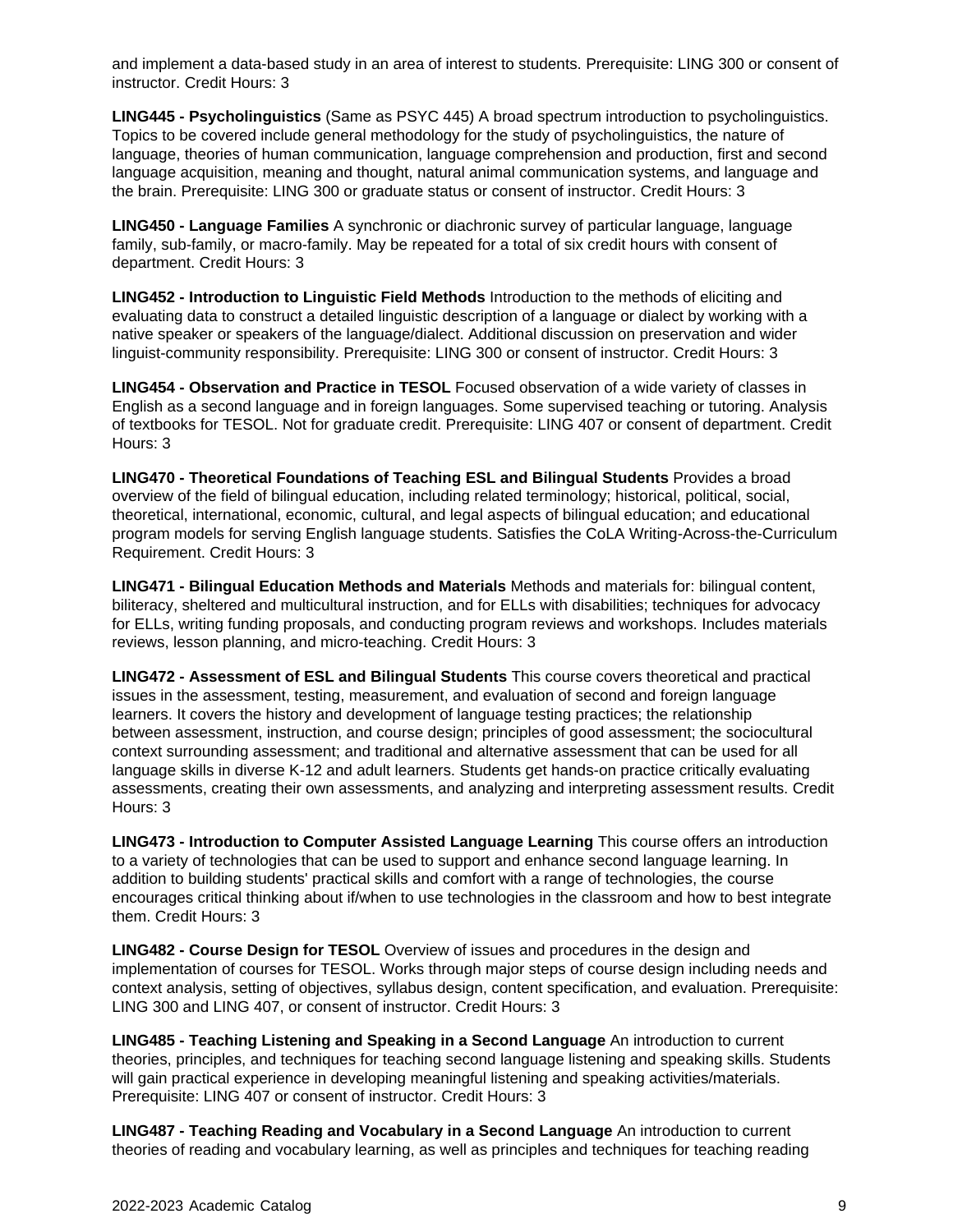and vocabulary in a second language. Course will combine understanding of theory with evaluation of published materials and original development of high-quality teaching materials. Prerequisite: LING 407 or consent of instructor. Credit Hours: 3

**LING490A - TESOL K-12 Internship** The TESOL K-12 internship provides students with the opportunity to work with students of diverse linguistic backgrounds in a classroom at a local school. Students will volunteer for a minimum of two hours per week (for one credit hour), up to eight hours per week (for three credit hours). Students wishing to fulfill the 100-clock-hours requirement for an ESL endorsement will need to register for three credit hours (volunteer at least eight hours per week). Students will complete weekly reports and monthly reflections, observe language educators, and design and teach language lessons. Prerequisite: LING 407 or LING 570 with a grade of C or better. Credit Hours: 1-3

**LING490B - TESOL International Internship** The TESOL international internship provides students with the opportunity to work in an international English as a foreign language (EFL) classroom. Students will complete weekly reports and monthly reflections, observe language educators, and design and teach language lessons. Students will also be observed and receive feedback from the teaching staff at the international placement institution. Students will leave the course with practical knowledge regarding classroom organization, management, instructional strategies, international education, and language program organization. Prerequisite: LING 407 or LING 570 with a grade of C or better. Credit Hours: 1-3

**LING497 - Readings in Linguistics** Directed readings in selected topics in linguistics. Not for graduate credit. Special approval needed from the instructor. Credit Hours: 1-8

## **Linguistics Faculty**

**Baertsch, Karen S.,** Associate Professor, Ph.D., Indiana University, 2002. Phonology, phonetics, historical linguistics, dialects, Central Asian languages.

**Lakshmanan, Usha,** Professor, Ph.D., University of Michigan, 1989; 1990. First and second language acquisition, psycholinguistics, syntactic theory, Tamil syntax.

**Martin, Katherine I.,** Associate Professor, Ph.D., University of Pittsburgh, 2015. Second language acquisition, reading and literacy, vocabulary learning, morphological awareness, crosslinguistic transfer, English as a second language.

**McCrocklin, Shannon M.**, Assistant Professor, Ph.D., Iowa State University, 2014. Second language phonology and pronunciation.

**Olsen, Michael Lee**, Assistant Professor of Practice, Ph.D., University of Georgia, 2021.

**Punske, Jeffrey,** Associate Professor, Ph.D., University of Arizona, 2012. Theoretical syntax, morphology, and semantics.

**Toyosaki, Satoshi,** Professor, Ph.D., Southern Illinois University Carbondale, 2005. Intercultural communication, ethnography of communication, discourse analysis.

## **Emeriti Faculty**

**Angelis, Paul J**., Associate Professor, Emeritus, Ph.D., Georgetown University, 1968.

**Brutten, Sheila R.,** Associate Professor, Emerita, M.A., Southern Illinois University Carbondale, 1965.

**Charkova, Krassimira**, Senior Lecturer, Emerita, Ph.D., Southern Illinois University Carbondale, 2001.

**Dotson, John E.,** Professor, Emeritus, Ph.D., Johns Hopkins University, 1969.

**Friedenberg, Joan,** Professor, Emerita, Ph.D., University of Illinois, 1979.

**Gilbert, Glenn G.,** Professor, Emeritus, Ph.D., Harvard University, 1963.

**Halliday, Laura J.,** Clinical Professor, Emerita, Ph.D., Southern Illinois University Carbondale, 2005.

**Montavon, Mary V.,** Lecturer, Emerita, Ph.D., University of Illinois, 2003.

**Perkins, Allen Kyle,** Professor, Emeritus, Ph.D., University of Michigan at Ann Arbor, 1976.

Last updated: 02/08/2022